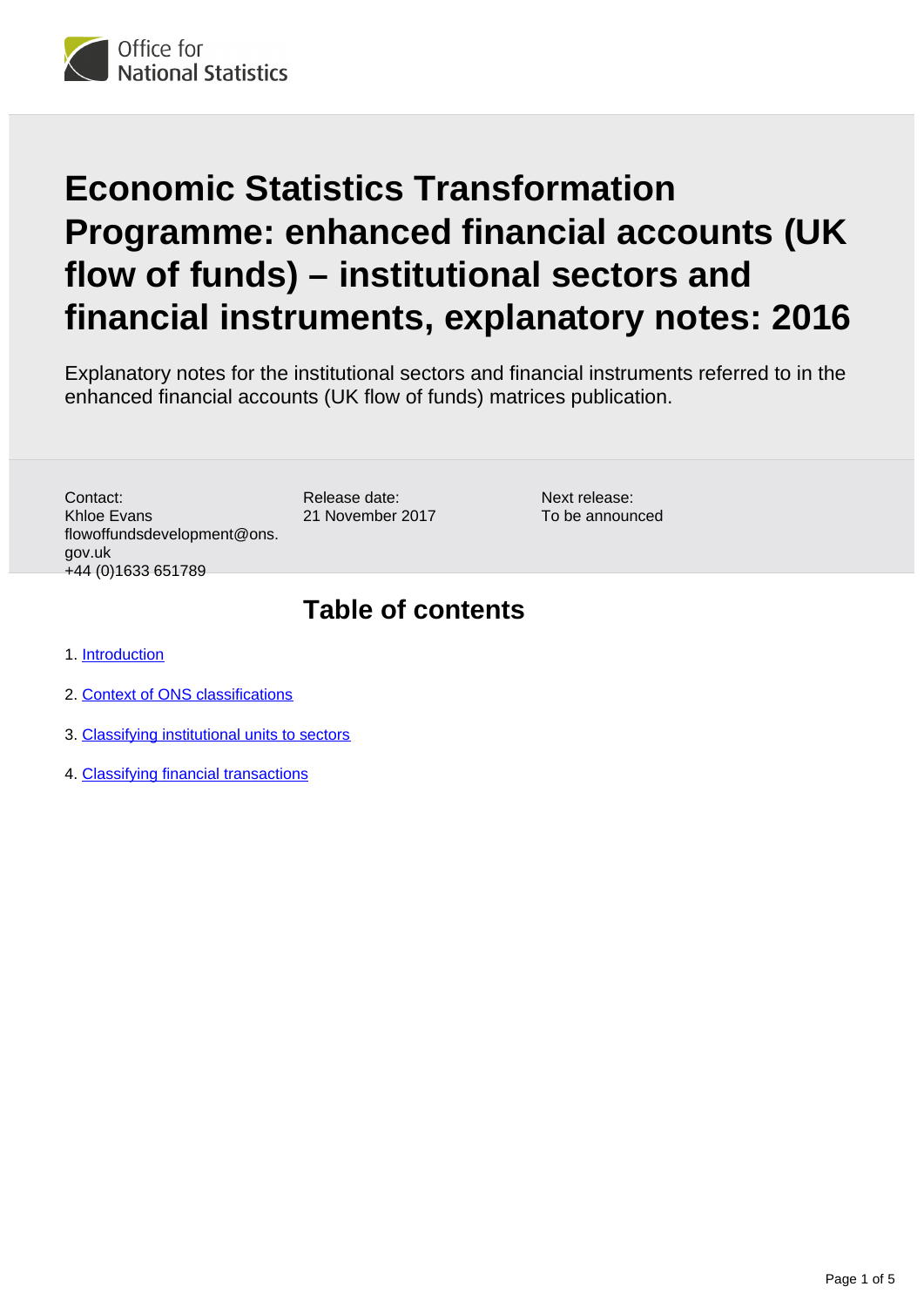# <span id="page-1-0"></span>**1 . Introduction**

Office for National Statistics (ONS) published a series of explanatory notes to accompany new experimental fromwhom-to-whom statistics published since March 2015. These explanatory notes outline the data sources and methods used in the construction of these matrices. The explanatory notes are important in increasing user understanding of the financial account data.

As part of the ongoing development programme of these [Experimental Statistics](https://www.ons.gov.uk/economy/nationalaccounts/uksectoraccounts/articles/economicstatisticstransformationprogramme/enhancedfinancialaccountsukflowoffundsexperimentalbalancesheetstatistics1997to2016), we have produced this additional note, which provides a further explanation of the institutional sectors and financial instruments that are referred to in the detailed explanatory notes.

ONS welcomes feedback on the information included in this document. Any feedback on this explanatory note can be sent to flowoffundsdevelopment@ons.gov.uk.

# <span id="page-1-1"></span>**2 . Context of ONS classifications**

Robust classifications are needed to produce good quality national accounts that are internally consistent and comparable across the world. It is a legal requirement for the UK to compile the national accounts' statistics in accordance with the [European System of Accounts 2010 \(ESA 2010\)](http://ec.europa.eu/eurostat/web/esa-2010), which is done by Office for National Statistics (ONS). The two main areas of classification that ONS engages in are classifying institutional units and classifying transactions.

## <span id="page-1-2"></span>**3 . Classifying institutional units to sectors**

Office for National Statistics (ONS) assesses institutional units against international regulations to decide how they should be treated in the UK National Accounts. Institutional units are defined as being entities with the economic competence to own goods and assets, incur liabilities and enter into contracts in their own right. They also have the ability to produce a complete set of accounts.

The economy consists of a large number of institutional units such as businesses, government bodies and households. These institutional units are classified into institutional sectors according to their characteristics. Each of these sectors is discussed in more detail in this section.

### **Public corporations (PCs)**

The public corporations (PCs) sector contains institutional units that satisfy the following three conditions:

- $\bullet$  the unit is classified as a market body a body that derives more than 50% of its production costs from sales of goods or services at economically significant prices
- the unit is controlled by government or another public corporation
- the unit has substantial day-to-day operating independence it is a separate unit from its parent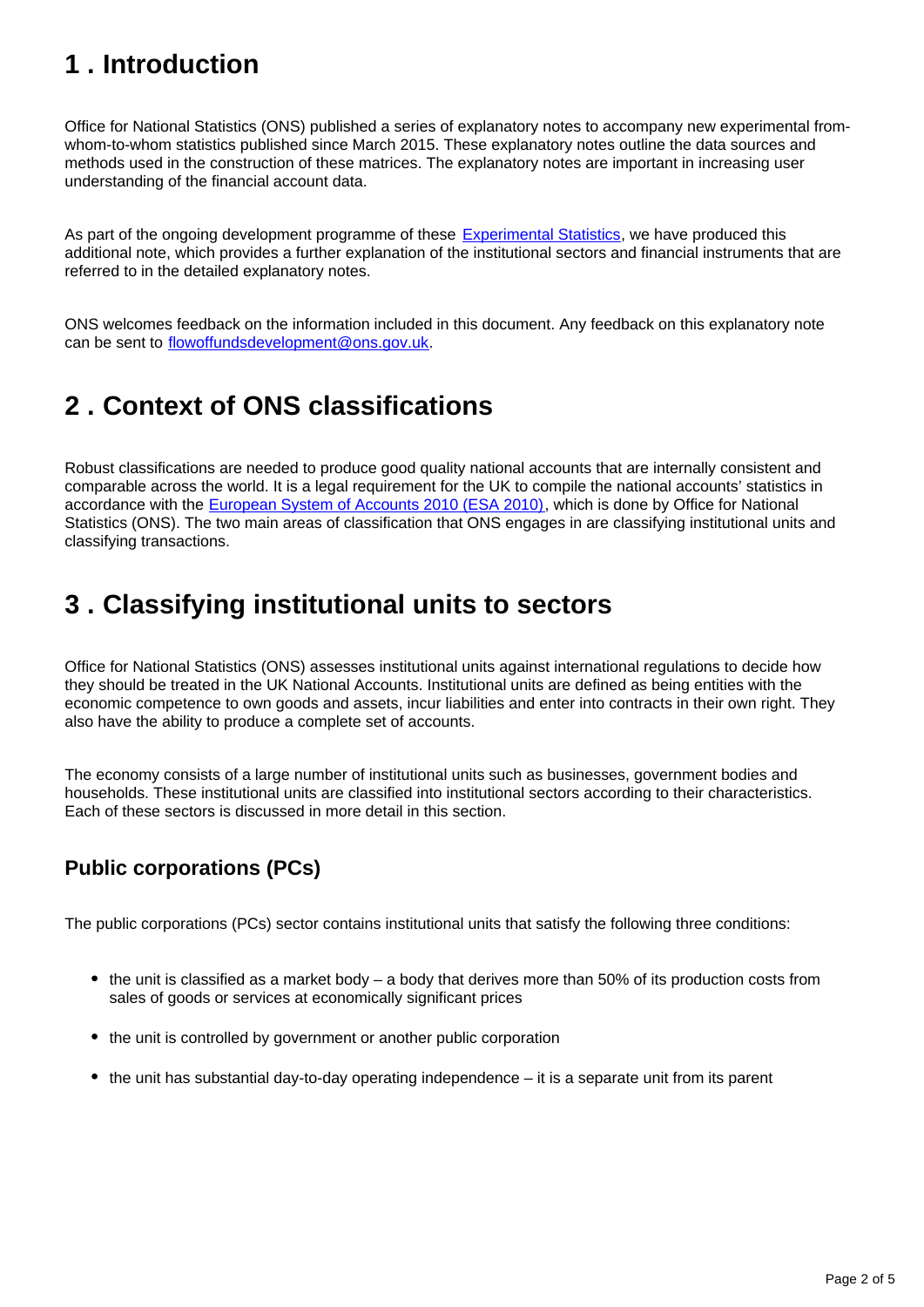#### **Private non-financial corporations (PNFCs)**

The private non-financial corporations (PNFCs) sector consists of trading businesses in the private sector. This sector is diverse and examples of units within the sector include retailers, manufacturers, and accountancy and law firms amongst many others.

# **Monetary financial institutions (MFIs)**

There are three sub-sectors within the monetary financial institutions sector:

- Central Bank the Bank of England
- deposit-taking corporations retail banks and building societies
- money market funds investment funds that only invest in short-term debt securities such as treasury bills, certificates of deposit and commercial paper; they can also invest in long-term debt securities with a residual short-term maturity

#### **Other financial institutions (OFIs)**

The other financial institutions (OFIs) sector contains a wide range of units who engage in lots of different activities. There are four sub-sectors within the other financial institutions sector:

- non-money market funds investment trusts, unit trusts and other collective investment schemes whose investment fund shares or units are not close substitutes for deposits
- other financial intermediaries largely consists of financial institutions that are engaged in long-term financing; examples of institutional units that are classified within this sub-sector include security and derivative dealers, finance leasing companies, venture and development capital companies, and export and import financing companies
- financial auxiliaries contains a wide range of institutional units who perform many different activities; examples include insurance brokers, investment advisers, fund managers and payment institutions (facilitating payments between buyer and seller)
- captive financial institutions and money lenders there are two distinct groups within this subsector: captive financial institutions, which includes holding companies and special purpose entities, and money lenders

#### **Insurance corporations and pension funds (ICPF)**

There are two distinct parts to this institutional sector. Firstly, insurance corporations consist of units that provide services of life or non-life insurance, and reinsurance. Secondly, pension funds consist of units that act as social insurance schemes and provide income in retirement, and other benefits for death and disability.

### **Central government (CG)**

The central government sub-sector consists of administrative departments and central agencies whose competence extends over the whole of the economic territory. An example of a unit within this sub-sector is HM Treasury.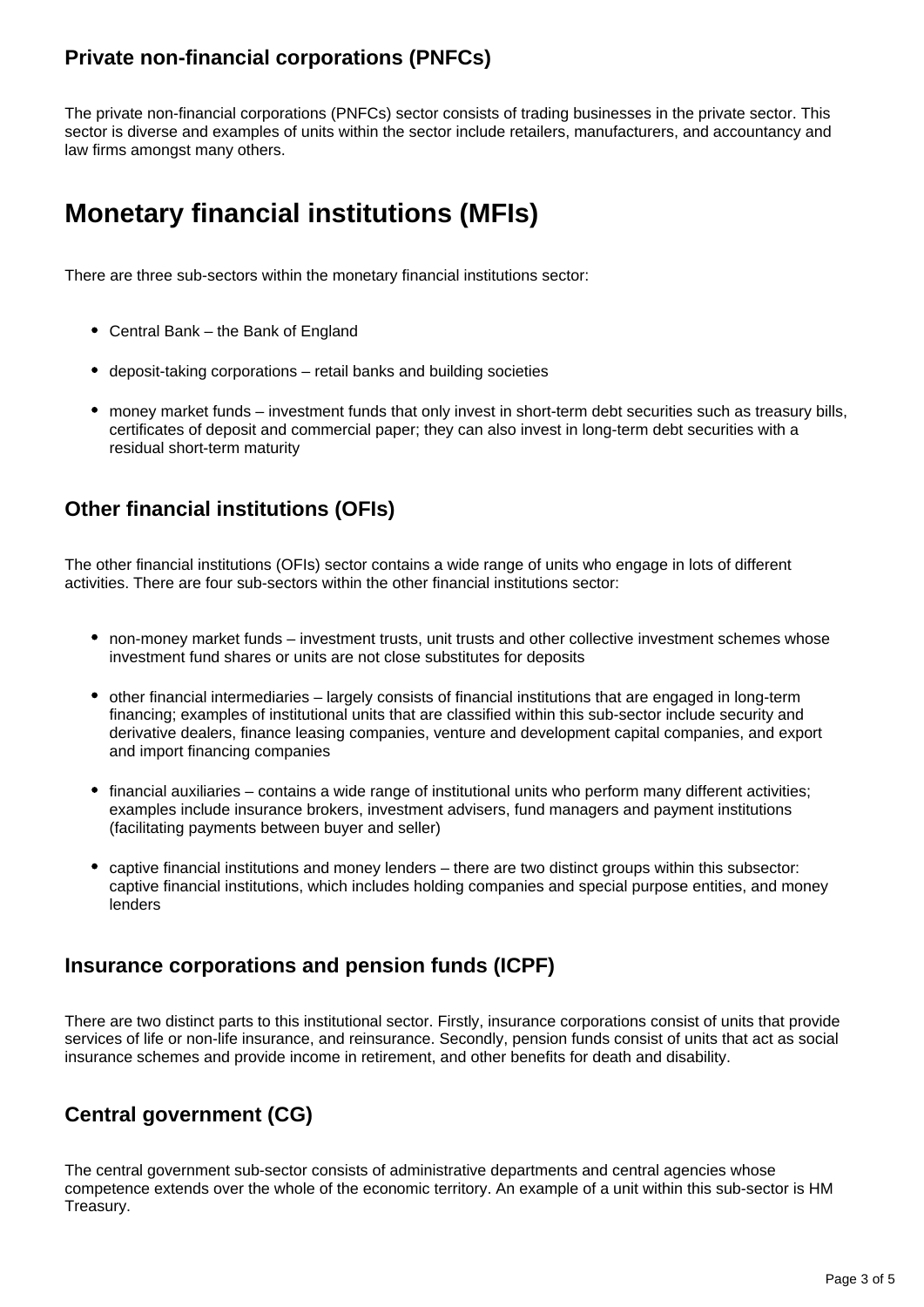### **Local government (LG)**

The local government sub-sector consists of types of public administration whose competence extends to only a local part of the economic territory.

#### **Households (HH)**

The households sector captures groups of people who share the same living accommodation and who also share some or all of their income and collectively consume certain types of goods and services such as food or electricity. The households sector also captures those who are self-employed.

#### **Non-profit institutions serving households (NPISH)**

The non-profit institutions serving households (NPISH) sector captures institutions that provide goods and services, either free or below market prices. NPISH income is mainly derived from grants and donations and they are not controlled by government. Examples of units in the NPISH sector include charities, trade unions and political parties.

#### **Rest of the world (RoW)**

The rest of the world (RoW) sector captures all institutions and individuals that are not resident in the UK but have economic interactions with units that are resident in the UK.

### <span id="page-3-0"></span>**4 . Classifying financial transactions**

The European System of Accounts 2010 (ESA 2010) records a wide range of transactions that take place between the various units in the economy.

#### **F.2 – Currency and deposits**

The financial instrument F.2 (currency and deposits is made up of two distinctive parts: F.21 - currency and F.22 and F.29 - deposits. Currency relates to the amount of physical notes and coins a unit holds. Deposits relate to the amounts that units hold in bank accounts.

#### **F.3 – Debt securities**

The financial instrument F.3 (debt securities) are negotiable financial instruments serving as evidence of debt. This instrument mainly consists of bonds. A bond is a debt investment in which an investor loans money to an entity which borrows the funds for a defined period of time at a variable or fixed interest rate.

#### **F.4 – Loans**

The financial instrument F.4 (loans) consists of short-term and long-term loans. Loans are created when creditors lend funds to debtors.